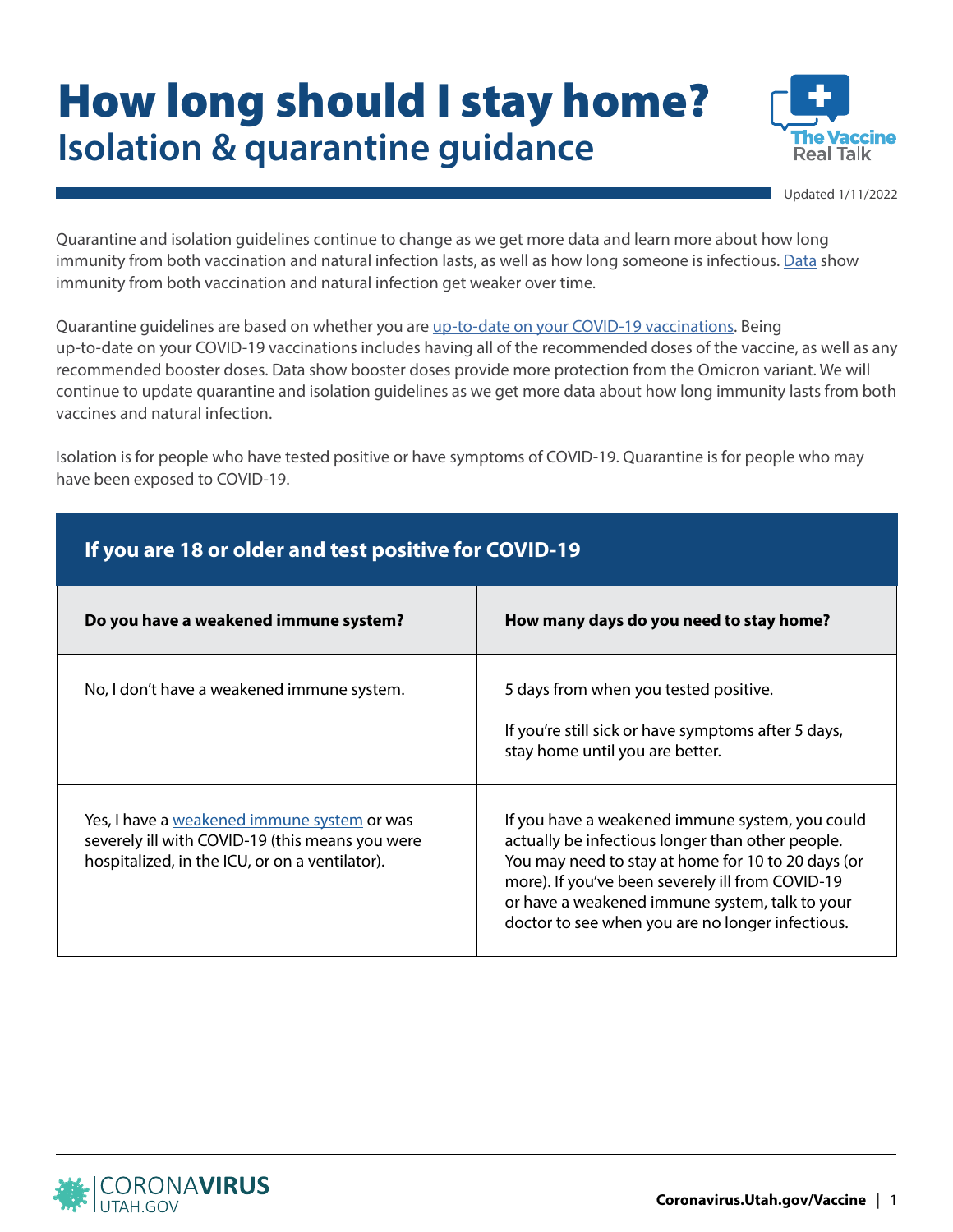| If your child tests positive for COVID-19                                                                                                                   |                                                                                                                                                                                                                                                                                                                                                       |  |
|-------------------------------------------------------------------------------------------------------------------------------------------------------------|-------------------------------------------------------------------------------------------------------------------------------------------------------------------------------------------------------------------------------------------------------------------------------------------------------------------------------------------------------|--|
| Does your child have a weakened<br>immune system?                                                                                                           | How many days does my child<br>need to stay home?                                                                                                                                                                                                                                                                                                     |  |
| No, my child doesn't have a weakened immune<br>system                                                                                                       | 5 days from when your child tested positive.<br>If your child is still sick or has symptoms after 5 days,<br>he or she needs to stay home until better.                                                                                                                                                                                               |  |
| Yes, my child has a weakened immune system or was<br>severely ill with COVID-19 (this means your child was<br>hospitalized, in the ICU, or on a ventilator) | If your child has a weakened immune system, he or<br>she could actually be infectious longer than other<br>people. Your child may need to stay at home for 10<br>to 20 days (or more). If he or she has been severely ill<br>from COVID-19 or has a weakened immune system,<br>talk to your doctor to see when your child is no<br>longer infectious. |  |

## **Is there anything else I need to do after I test positive?**

- Wear a [well-fitting mask](https://www.cdc.gov/coronavirus/2019-ncov/prevent-getting-sick/types-of-masks.html) when you are around other people and in public for another 5 days after you end your isolation at home.
- Tell anyone you were in close contact with that he or she is at risk of COVID-19. He or she needs to get tested and may also need to [quarantine](https://coronavirus.utah.gov/protect-yourself/#quarantine-if-exposed) at home.
- Call 2-1-1 if you need urgent help with things like food or help with rent or utilities in order to be able to stay home and isolate.
- There are some [treatments](https://coronavirus.utah.gov/treatments/) for people who are at higher-risk of severe illness from COVID-19. Talk to your doctor about treatments that may be best for you.
- Call a doctor or seek medical care right away if your symptoms get worse or you feel like you need medical care.

The CDC recommends everyone ages 5 and older get vaccinated against COVID-19. People ages 12 and older should also get a booster dose. People who got 2 shots of the Pfizer or Moderna vaccine (called a primary dose) can get a booster dose 5 months after their 2nd dose. You should also get a 3rd primary dose of the Pfizer or Moderna vaccine if you have a [weakened immune system](https://www.cdc.gov/coronavirus/2019-ncov/vaccines/recommendations/immuno.html).

The Johnson & Johnson vaccine is only one shot. People who got the Johnson & Johnson vaccine for their primary dose can get a booster 2 months after their shot. Right now, there is not enough data to recommend a 3rd primary dose for people who got the Johnson & Johnson vaccine.

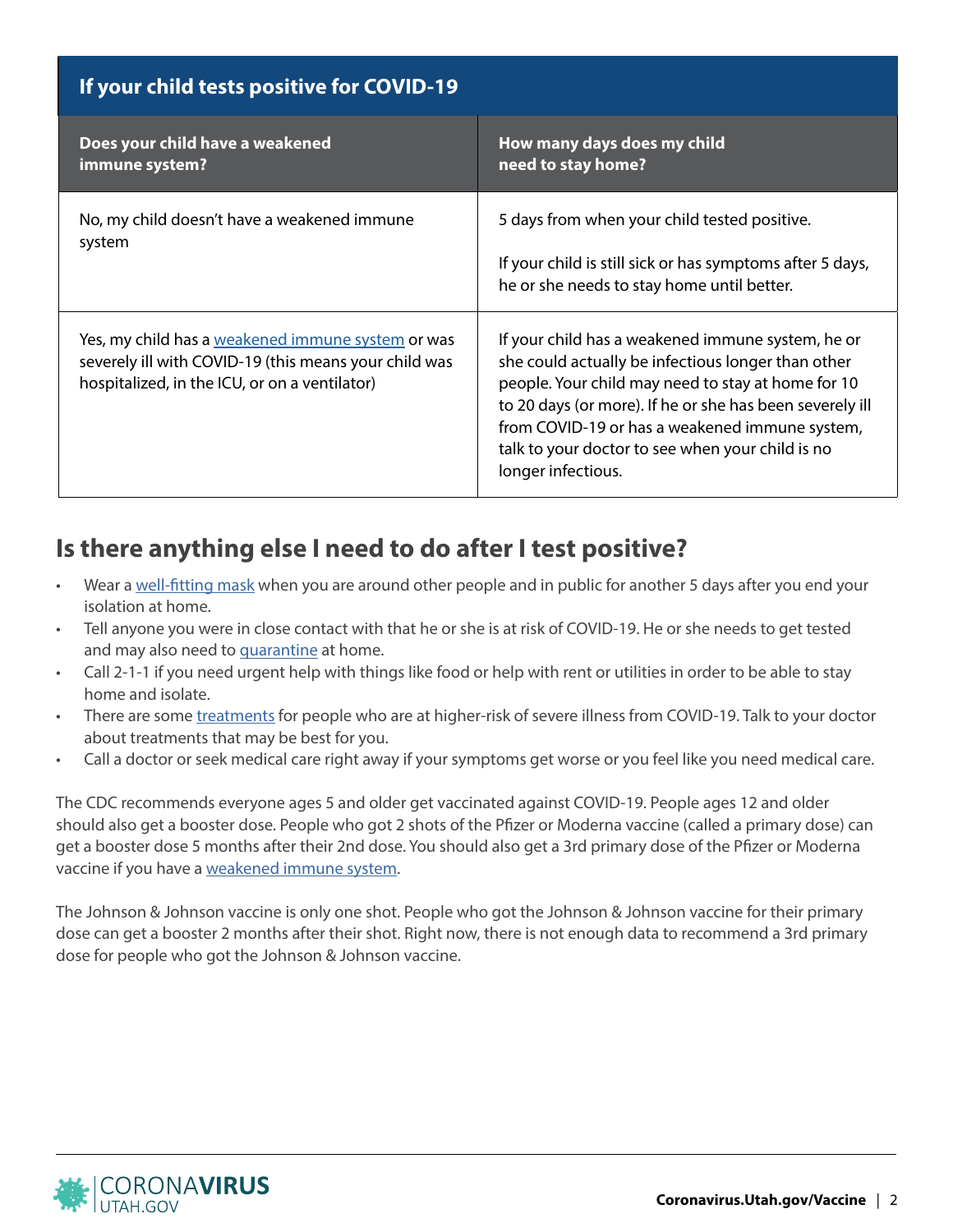| If you are 18 or older and were exposed to COVID-19 |                                                        |                                                                                                                    |
|-----------------------------------------------------|--------------------------------------------------------|--------------------------------------------------------------------------------------------------------------------|
| If you've never been<br>vaccinated for COVID-19     | <b>Number of doses of COVID-19</b><br>vaccine-and when | How many days should you<br>stay home?                                                                             |
|                                                     | 0 doses                                                | 5 days from when you were<br>exposed to COVID-19.                                                                  |
| If you got the Pfizer or<br><b>Moderna vaccine</b>  | <b>Number of doses of COVID-19</b><br>vaccine-and when | How many days should you<br>stay home?                                                                             |
|                                                     | 2 doses<br><b>AND</b><br>Any brand of booster          | You don't need to stay home if<br>you aren't sick.                                                                 |
|                                                     | 2 doses within the last 5 months                       | You don't need to stay home if<br>you aren't sick.<br>It hasn't been long enough for<br>you to get a booster dose. |
|                                                     | 2 doses more than 5 months ago                         | 5 days from when you were<br>exposed to COVID-19.                                                                  |
|                                                     | 1 dose at any time                                     | 5 days from when you were<br>exposed to COVID-19.                                                                  |

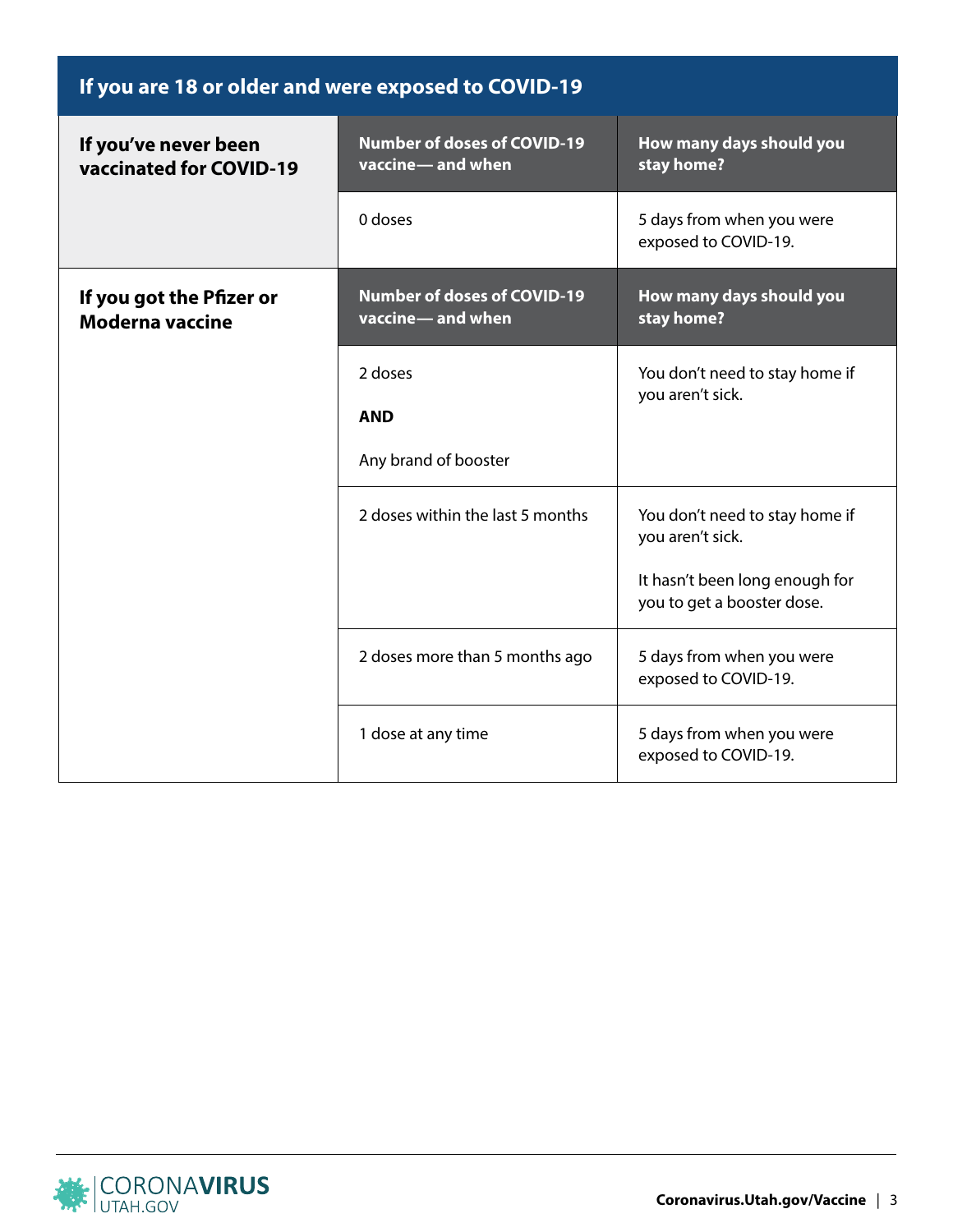| If you are 18 or older and were exposed to COVID-19 (continued)         |                                                                         |                                                              |
|-------------------------------------------------------------------------|-------------------------------------------------------------------------|--------------------------------------------------------------|
| If you got the Johnson &<br><b>Johnson vaccine</b>                      | <b>Number of doses of COVID-19</b><br>vaccine-and when                  | How many days should you<br>stay home?                       |
|                                                                         | 1 dose at any time<br><b>AND</b>                                        | You don't need to stay home if<br>you aren't sick.           |
|                                                                         | Any brand of booster                                                    |                                                              |
|                                                                         | 1 dose within the last 2 months                                         | You don't need to stay home if<br>you aren't sick.           |
|                                                                         |                                                                         | It hasn't been long enough for<br>you to get a booster dose. |
|                                                                         | 1 dose more than 2 months ago                                           | 5 days from when you were<br>exposed to COVID-19.            |
| If you've had COVID-19<br>in the last 90 days<br>(about 3 months)       | <b>Number of doses of COVID-19</b><br>vaccine-and when                  | How many days should you<br>stay home?                       |
|                                                                         | It doesn't matter how many<br>vaccines you've had in this<br>situation. | You don't need to stay home if<br>you aren't sick.           |
| If it has been more than<br>90 days since you've had<br><b>COVID-19</b> | <b>Number of doses of COVID-19</b><br>vaccine-and when                  | How many days should you<br>stay home?                       |
|                                                                         | 2 doses of the Pfizer vaccine at<br>any time                            | You don't need to stay home if<br>you aren't sick.           |
|                                                                         | 1 dose of the Pfizer vaccine at<br>any time                             | 5 days from when you were<br>exposed to COVID-19.            |
|                                                                         |                                                                         | We don't know yet how long<br>natural immunity lasts.        |

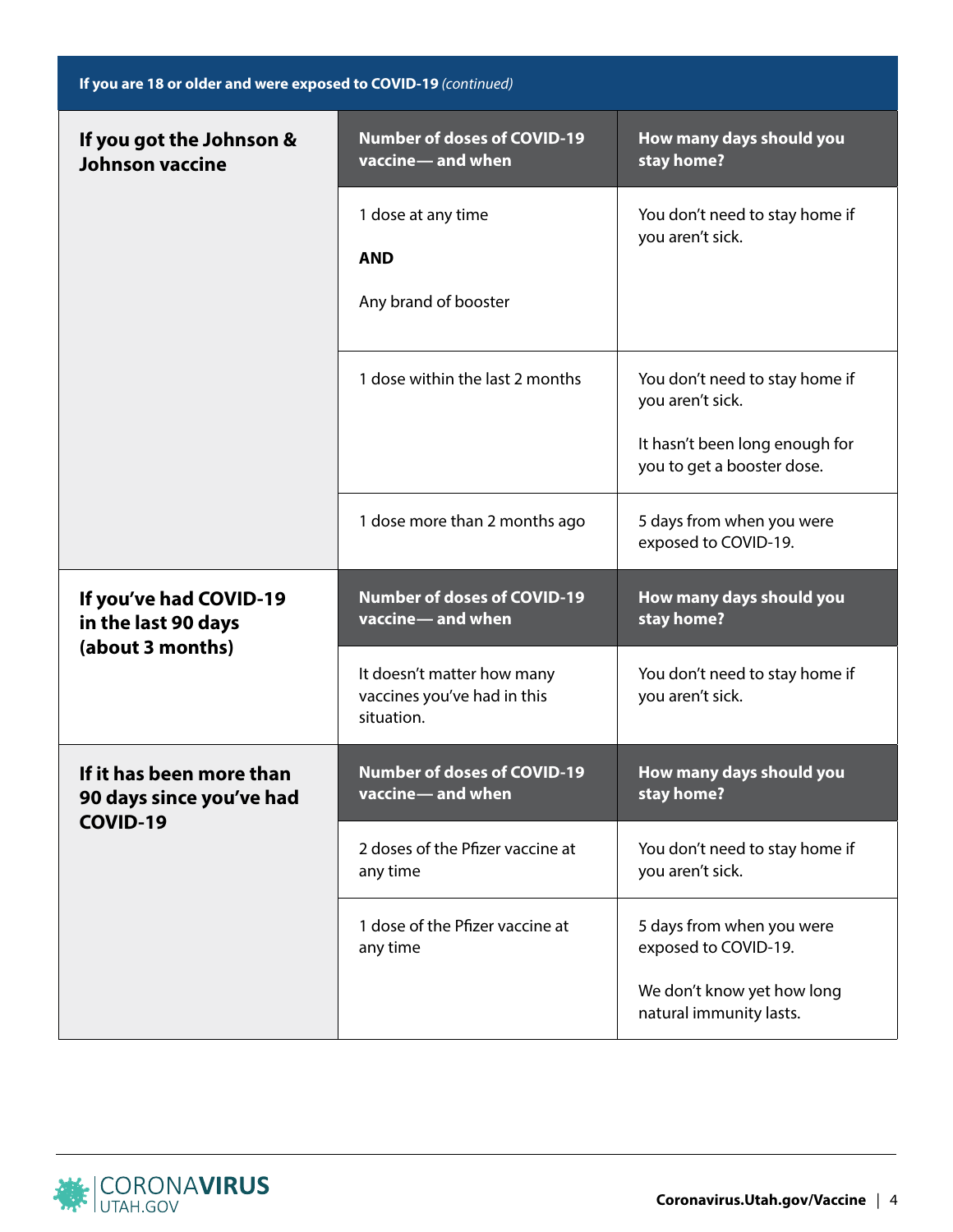|  | If you are 18 or older and were exposed to COVID-19 (continued) |
|--|-----------------------------------------------------------------|
|--|-----------------------------------------------------------------|

| If you have a weakened<br>immune system or are<br>at higher risk for severe<br>illness | <b>Number of doses of COVID-19</b><br>vaccine-and when               | How many days should you<br>stay home?                                                      |
|----------------------------------------------------------------------------------------|----------------------------------------------------------------------|---------------------------------------------------------------------------------------------|
|                                                                                        | 0 doses                                                              | 5 days from when you were<br>exposed to COVID-19.                                           |
|                                                                                        | 3 doses of the Pfizer or Moderna<br>vaccine                          | You don't need to stay home if<br>you aren't sick.                                          |
|                                                                                        | <b>AND</b>                                                           |                                                                                             |
|                                                                                        | Any brand of booster                                                 |                                                                                             |
|                                                                                        | 3 doses of the Pfizer or Moderna<br>vaccine within the last 5 months | You don't need to stay home if<br>you aren't sick.                                          |
|                                                                                        |                                                                      | It hasn't been long enough for<br>you to get a booster dose after<br>your 3rd primary dose. |
|                                                                                        | 3 doses of the Pfizer or Moderna<br>vaccine more than 5 months ago   | 5 days from when you were<br>exposed to COVID-19.                                           |
|                                                                                        | 2 doses of the Pfizer or Moderna<br>vaccine at anytime               | 5 days from when you were<br>exposed to COVID-19.                                           |
|                                                                                        | 1 dose of the Pfizer or Moderna<br>vaccine at any time               | 5 days from when you were<br>exposed to COVID-19.                                           |

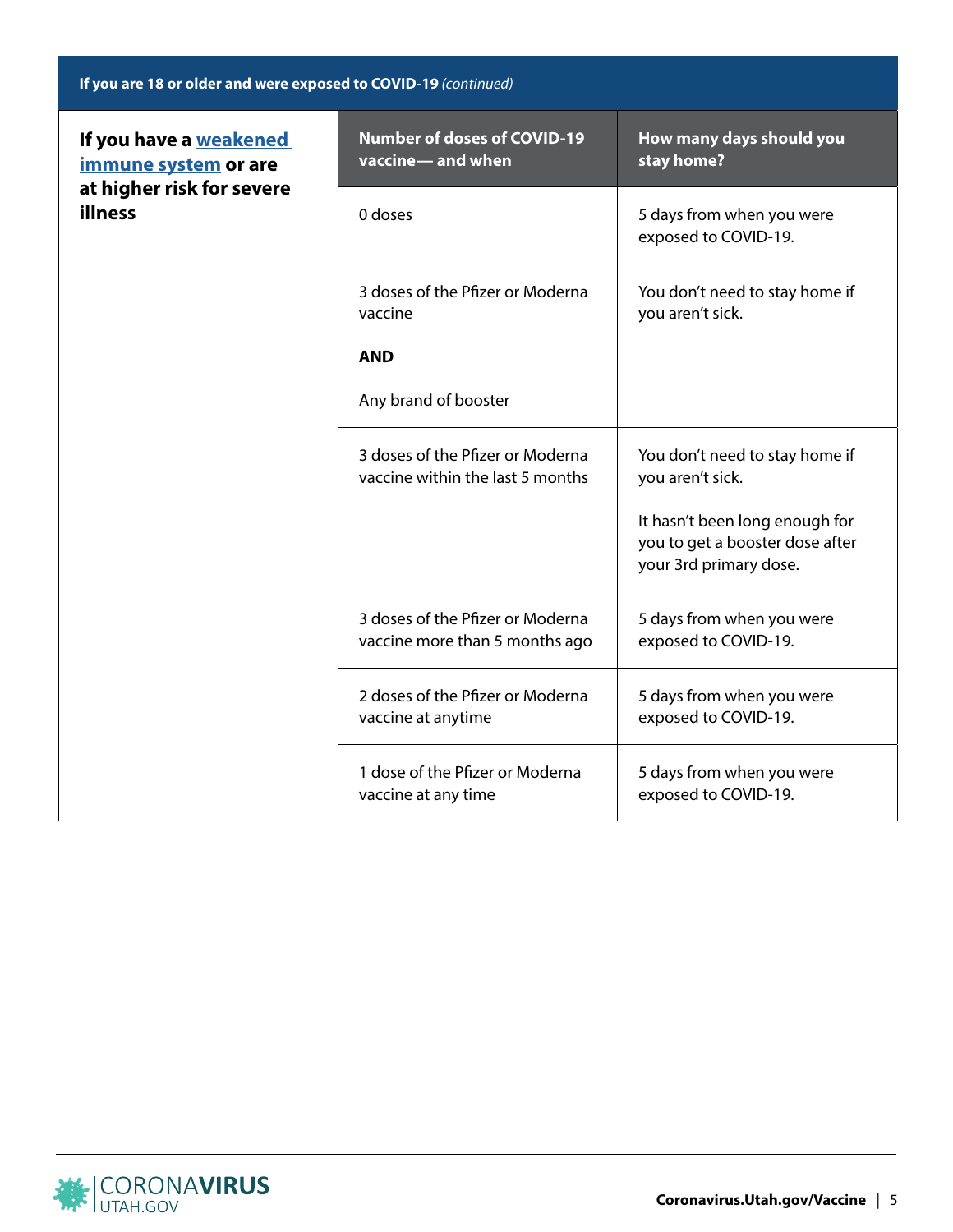| If your child was exposed to COVID-19                                                       |                                                        |                                                                  |
|---------------------------------------------------------------------------------------------|--------------------------------------------------------|------------------------------------------------------------------|
| If your child has never<br>been vaccinated for<br>COVID-19                                  | <b>Number of doses of COVID-19</b><br>vaccine-and when | How many days should you<br>stay home?                           |
|                                                                                             | 0 doses                                                | 5 days from when you were<br>exposed to COVID-19.                |
| If your child got the Pfizer<br>vaccine                                                     | <b>Number of doses of COVID-19</b><br>vaccine-and when | How many days should you<br>stay home?                           |
|                                                                                             | 2 doses of the Pfizer vaccine at<br>any time           | Your child doesn't need to stay<br>home if he or she isn't sick. |
|                                                                                             | 1 dose of the Pfizer vaccine at<br>any time            | 5 days from when your child was<br>exposed to COVID-19.          |
| If your child has a<br>weakened immune<br>system or is at higher risk<br>for severe illness | <b>Number of doses of COVID-19</b><br>vaccine-and when | How many days should you<br>stay home?                           |
|                                                                                             | 2 doses at any time                                    | Your child doesn't need to stay<br>home if he or she isn't sick. |
|                                                                                             | 1 dose at any time                                     | 5 days from when your child was<br>exposed to COVID-19.          |